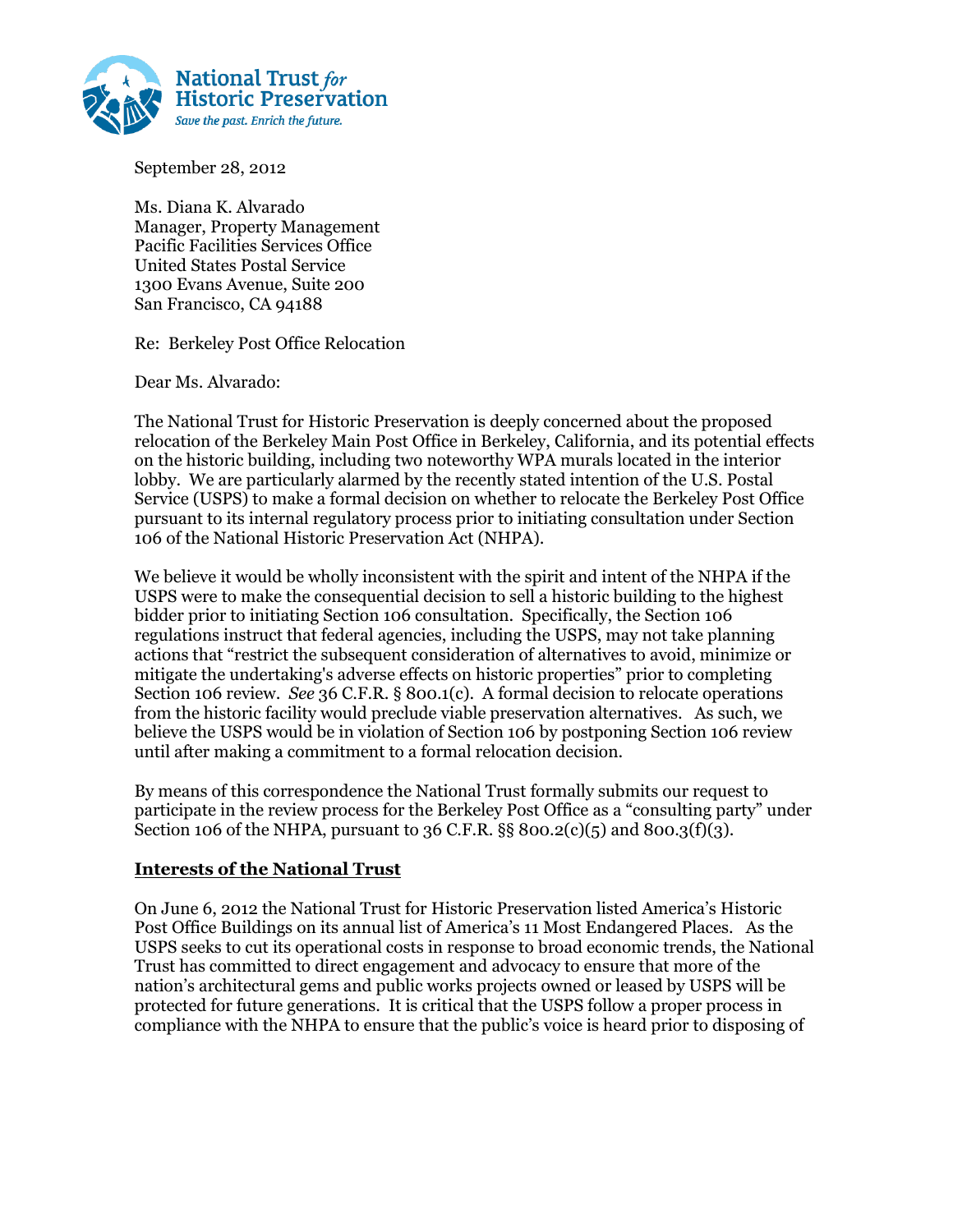its unique historic assets, which have served for generations as great repositories of our Nation's architecture, arts, and culture.

# **Historic Significance of the Berkeley Main Post Office**

The Berkeley Main Post Office at 2000 Allston Way was built in 1915 and is listed on the National Register of Historic Places as a contributing structure in the Berkeley Civic Center Historic District. It is a two-story building designed in the Italian Renaissance style by Oscar Wenderoth, who served as director of the federal Office of the Supervising Architect. Its appearance is essentially unaltered since it was built, with the exception of a rear addition for mail sorting, and the addition of WPA murals from 1936 and 1937 by Suzanne Scheuer and David Slivka. The murals include a finely painted allegory of Berkeley's history and a bas-relief commemorating the contributions of postal workers. More detailed information on the history and significance of the Berkeley Main Post Office can be found in Exhibit A.

# **Factual Backgound**

On September 13, 2012, National Trust staff attended a public meeting at Berkeley City Hall hosted by the Post Office Subcommittee of the Berkeley City Council. Diana Alvarado, property manager for Pacific Facilities Services Area and Gus Ruiz, Corporate Communications Manager for Bay-Valley District, gave a presentation on behalf of USPS and addressed questions from a panel of three City of Berkeley Council members, including Mayor Tom Bates.<sup>1</sup>

The representatives described a very detailed plan for relocation at the meeting. USPS clearly indicated its interest in selling Berkeley's historic Main Post Office. It would locate a new customer service facility nearby and transfer carrier operations to the existing delivery unit outside of the city center.

The USPS representatives also claimed that the public meeting satisfied a critical internal regulatory obligation under 39 C.F.R. § 241.4. Under this regulation, when considering the relocation of a customer service facility, the USPS must follow a specific process prior to making its final decision. The agency must accept public comment for a minimum of 15 days following a meeting noticed in accordance with the provisions of the regulation.<sup>2</sup>

The "purpose" of this internal process, as outlined in USPS regulations, is to

<sup>1</sup> The City of Berkeley has made the presentation publically available at http://www.ci.berkeley.ca.us/uploadedFiles/Clerk/Level\_3\_- \_General/PO%20Subcommittee%20Communications%209-13-12.pdf

<sup>2</sup> At the meeting USPS representatives indicated that they sufficiently notified the affected community by placing paper notices in the mailboxes of those who rent P.O. Boxes at the Berkeley Post Office. However, the USPS representatives conceded that they had not followed the proper notification requirements, after an audience member indicated that an incorrect address for the public meeting was listed on those notices. As such, we anticipate that another public meeting will take place in the near future, and that the 15-day timeline for public comments has not yet commenced.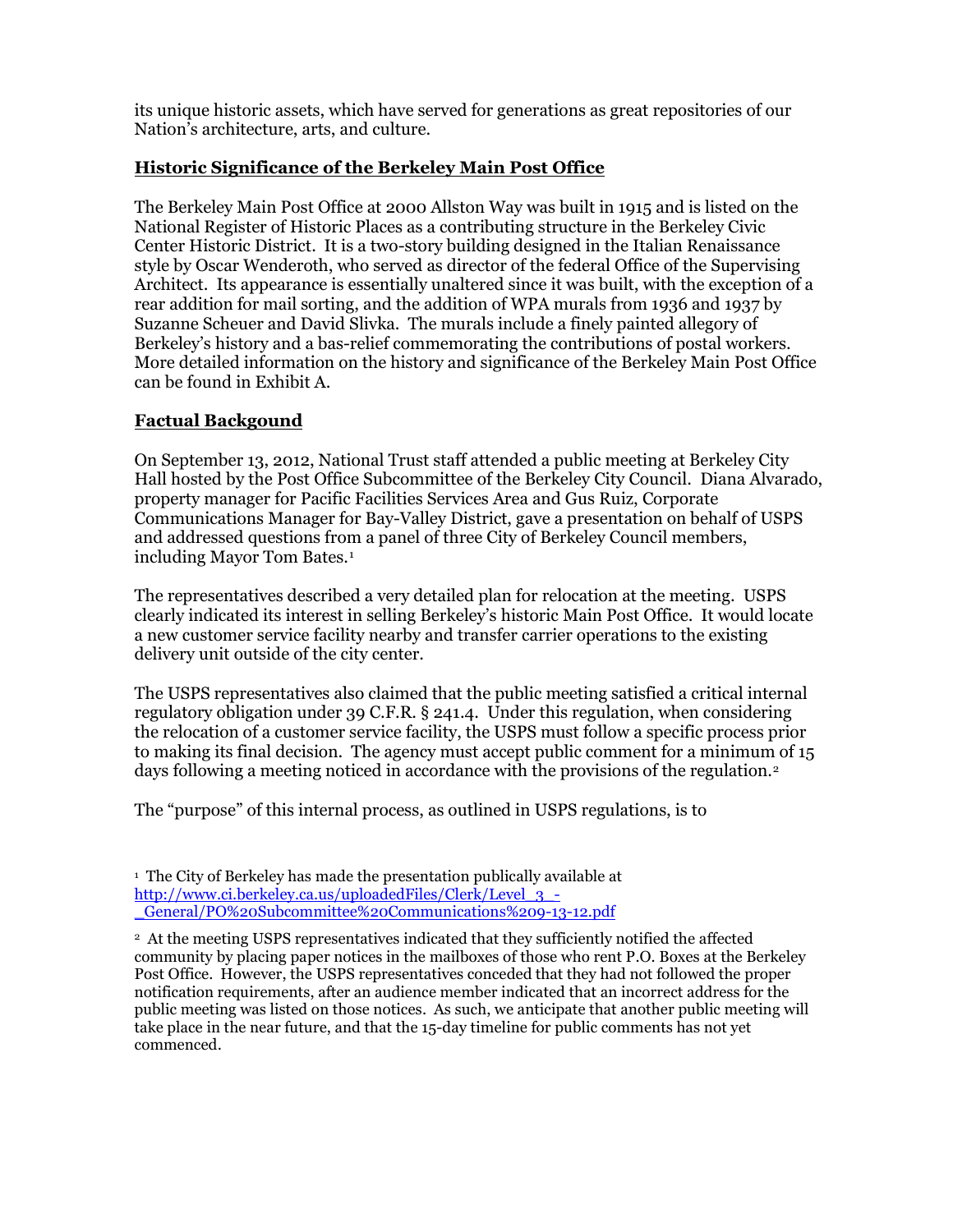assure increased opportunities for members of the communities who may be affected by certain USPS facility projects, along with local officials, to convey their views concerning the contemplated project and have them considered prior to any final decision to … relocate.

#### 39 C.F.R. § 241.4(b).

The full text of the regulation indicates a strong focus on community involvement in the relocation decision. Among USPS' obligations are to "solicit and consider input from the affected community," *id.* § 241.4(c)(1)(i), and at "one or more public hearings ... invite questions, solicit written comment, and describe the process by which community input will be considered." *Id.*  $\S$  241.4(c)(4)(ii). The regulations also require that the final decision on relocation "takes into account community input." *Id*. § 241.4(c)(5).

Critically, the regulations also indicate that any project that will have an effect on cultural resources will be undertaken in accordance with Board of Governors Resolution No. 82-7, which states that the USPS will comply with Section 106 of the National Historic Preservation Act (NHPA), 16 U.S.C. § 470f, Executive Order 12072, and Executive Order 13006. 39 C.F.R. § 241.1(d)(1).

# **The USPS Has Failed to Comply with Section 106 of the NHPA**

As stated above, we are particularly concerned that the USPS has not properly coordinated its internal regulatory review process for the relocation of post offices with the agency's legal obligations under Section 106 of the NHPA. In a conversation with California Office of Historic Preservation (SHPO) staff on September 18, 2012, we learned that Section 106 consultation has not yet been initiated, despite the stated intent to initiate relocation procedures in a letter to the Berkeley Mayor in June.3 Much like the intent of the USPS regulations as outlined above, Section 106 requires agency officials to seek the views of the public and interested parties prior to making any consequential decision that could adversely affect a historic property. 36 C.F.R. § 800.3(e)-(f).

*The Relocation of the Post Office Function has a Potential Adverse Effect on the Historic Berkeley Main Post Office Building, and Requires Prior*  **Compliance with Section 106.** First, the USPS refuses to comply with Section 106 prior to making decisions to move the post office function out of a historic post office building, apparently based on the false assumption that this federal action has no potential to affect historic properties. This assumption is inconsistent with the Section 106 regulations, which clearly state that a "[c]hange of the character of the property's *use* . . . that contribute[s] to its historic significance" is an adverse effect. *Id*. § 800.5(a)(2)(iv) (emphasis added). When a historic building was designed specifically for use as a post office, and says "POST OFFICE" on the front, and has been used as a post office since its construction, as is the case in Berkeley, the "[c]hange of the character of the property's use" that is the direct result of the relocation decision by the USPS clearly has the potential to adversely affect the historic property, and requires compliance with Section 106, "*prior to*" the agency's action. 16 U.S.C. § 470f.

3 Even though the USPS claims that this letter forms the basis of its outreach to local government, it has not been made publically accessible.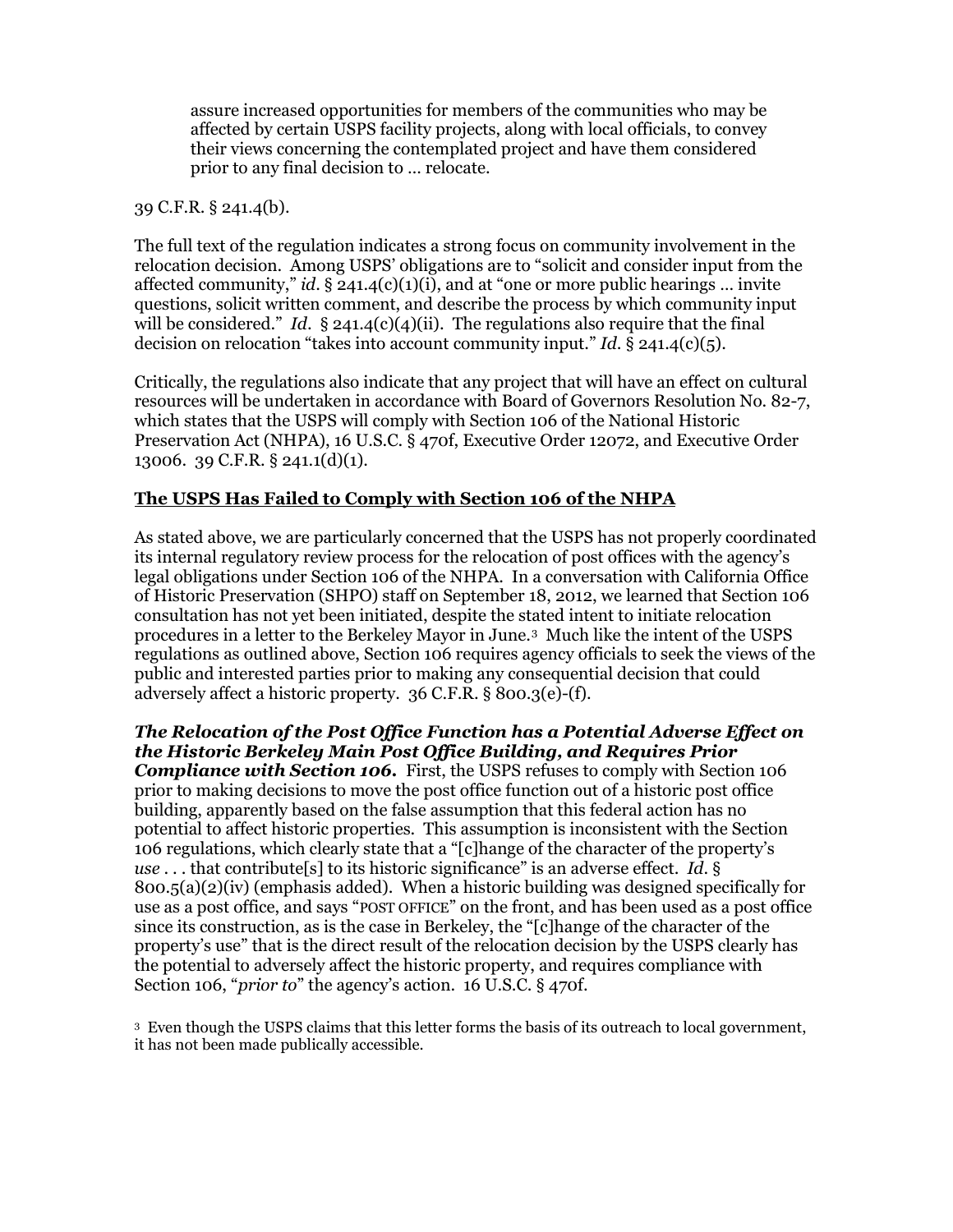*The USPS Has Unlawfully Restricted the Consideration of Alternatives to Avoid, Minimize, and Mitigate Harm to the Berkeley Post Office.* The Section 106 regulations also state that "[t]he agency official shall ensure that the section 106 process is initiated early in the undertaking's planning so that a broad range of alternatives may be considered during the planning process for the undertaking." 36 C.F.R. § 800.1(c).

*The Transfer or Sale of a Historic Post Office Building Subject to a Preservation Covenant—But Without a Third Party Able to Monitor and Enforce Compliance With the Covenant—Results in an Adverse Effect on the Historic Property.* The USPS has generally attempted to rely on the placement of historic covenants on buildings in order to avoid adverse effects. In California, however, the SHPO has not been willing to agree with the USPS assumption that a piece of paper stapled to the back of a deed will automatically avoid adverse effects, because the SHPO lacks the staff to ensure that all USPS covenants in California can be effectively monitored and enforced. The USPS' reliance on the creation of a covenant without a covenant holder has been strongly criticized by preservation professionals within the California SHPO office and the Advisory Council on Historic Preservation, and has been rejected by both agencies as a strategy to avoid adverse effects. At this stage it is unclear whether there is an entity that would be willing to take on such an obligation in Berkeley, particularly since the USPS has been unwilling to provide any funding for the management and administration of such an obligation.

The Section 106 regulations clearly establish that the "[t]ransfer, lease, or sale of property out of Federal ownership or control *without adequate and legally enforceable restrictions or conditions to ensure long-term preservation* of the property's historic significance" constitutes an adverse effect on a historic property under Section 106. 36 C.F.R. § 800.5(a)(2)(vii) (emphasis added). A preservation covenant without anyone in the role of "ensuring" its enforcement simply does not satisfy this requirement.

#### **Other Federal Laws Discourage Federal Agencies from Moving Operations out of Historic Buildings**

On a broader level, we are concerned that the USPS has been deciding to transfer its operations from historic buildings at a rate disproportionate to non-historic buildings. This is a critical concern as it is far preferable to have buildings designed for public use remain publically accessible. The disproportionate emphasis on transferring historic buildings is heavily discouraged by two key Executive Orders by which USPS has committed to comply with in Board Resolution 82-7:

**Executive Order 12072**, issued in 1978, states that "Federal space shall conserve existing urban resources." Section 1-101. Further, it indicates that "[p]rocedures for meeting space needs in urban areas shall give serious consideration to the impact a site selection will have on improving the social, economic, environmental, and cultural conditions of the communities in the urban area." Section 1.102. In conducting processes to meet federal space needs "[a]gencies must consider the "utilization of human, natural, cultural, and community resources." Section 1-104(c). The agency is required to consider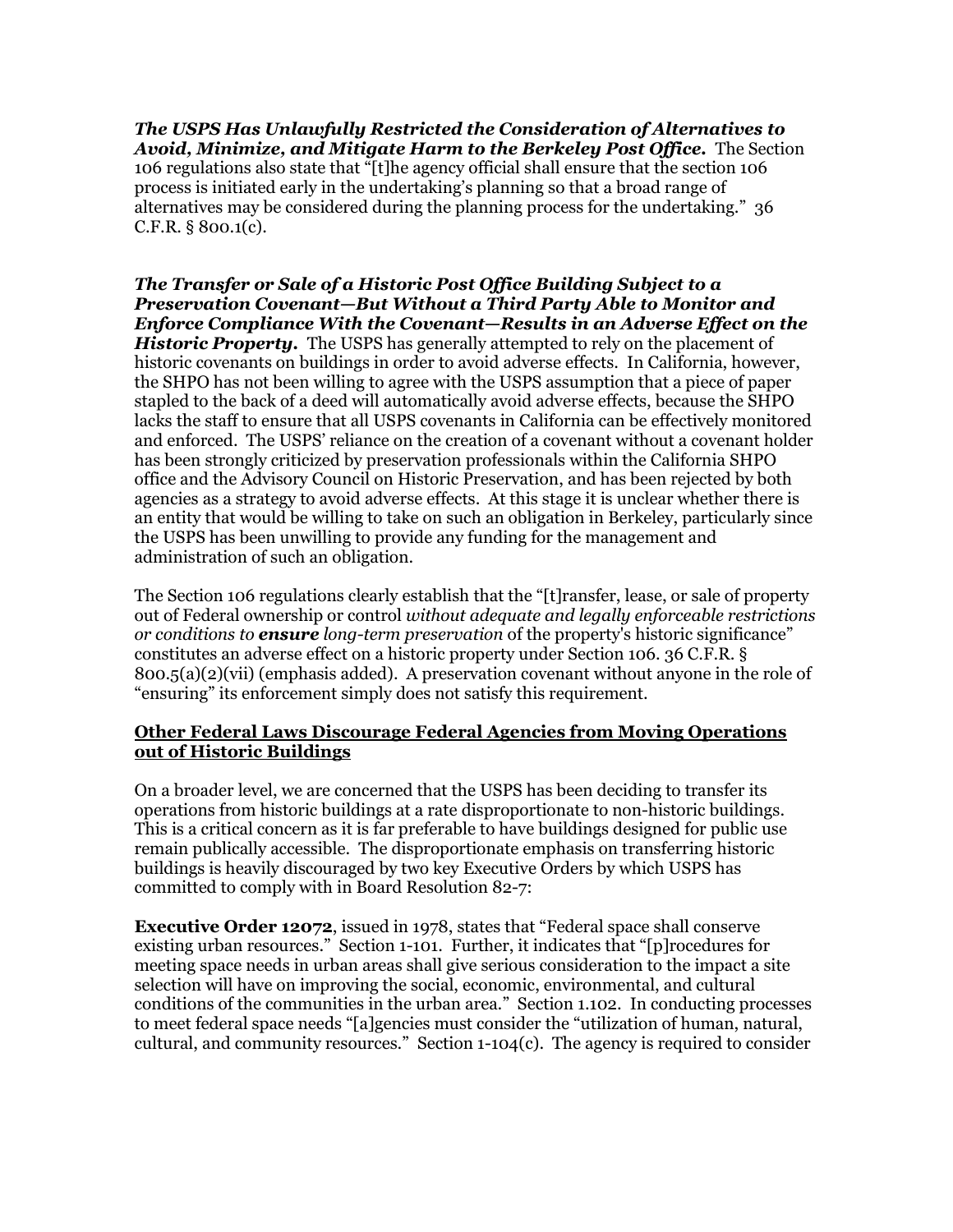"[u]tilization of buildings of historic, architectural, or cultural significance" and "[o]pportunities for locating cultural, educational, recreational, or commercial activities within the proposed facility." Section 1-105(b),(e).

**Executive Order 13006**, issued in 1996, directs federal agencies not only to locate their operations in established downtowns, but to give first consideration to locating in historic properties within historic districts (See 61 Fed. Reg. 26,071 (May 24, 1996).) The order requires the federal government to "utilize and maintain, wherever operationally appropriate and economically prudent, historic properties and districts, especially those located in central business areas." It also directs federal agencies to give "first consideration" to historic buildings when "operationally appropriate and economically prudent." The order was codified into law as an amendment to the NHPA on May 26, 2000. See Pub. Law No. 106-208 (Section 4) (amending 16 U.S.C. § 470h-2(a)(1)).

# **The USPS Has Failed to Comply With Section 111 of the NHPA**

Prior to making a formal decision on the sale of the historic Berkeley Main Post Office, the USPS must take seriously its obligations to consider options to lease the facility rather than sell it outright. Section 111 of the National Historic Preservation Act states that

any Federal agency … shall, to the extent practicable, establish and implement alternatives for historic properties, including adaptive use, that are not needed for current or projected agency purposes, and may lease an historic property owned by the agency to any person or organization, or exchange any property owned by the agency with comparable historic property, if the agency head determines that the lease or exchange will adequately insure the preservation of the historic property.

16 U.S.C. § 470h-3(a).

Recently a federal district court in Washington State concluded that the Federal Reserve Bank of San Francisco failed to comply with Section 111 by authorizing the sale of a historic federal building without considering adaptive use, lease, or exchange. The court stated that "[t]he congressional directive to at least consider, if not implement, adaptive use or lease strategies to protect historic properties is clear … and the failure to do so would constitute a violation of NHPA." *Comm. for Preservation of the Seattle Federal Reserve Bank Bldg. v. Fed. Reserve Bank of San Francisco*, 2010 U.S. Dist. LEXIS 26084 at 19 (W.D. Wash. Mar. 19, 2010). The USPS must comply with its legal obligations under Section 110 of the NHPA prior to proceeding down a path that would commit the agency to an outright transfer of a historic property out of federal control.

#### **Conclusion**

Thank you for the opportunity to comment on this issue. We request that these comments be considered part of the record both for the USPS' internal regulatory process as well as for Section 106 of the NHPA.

Sincerely,